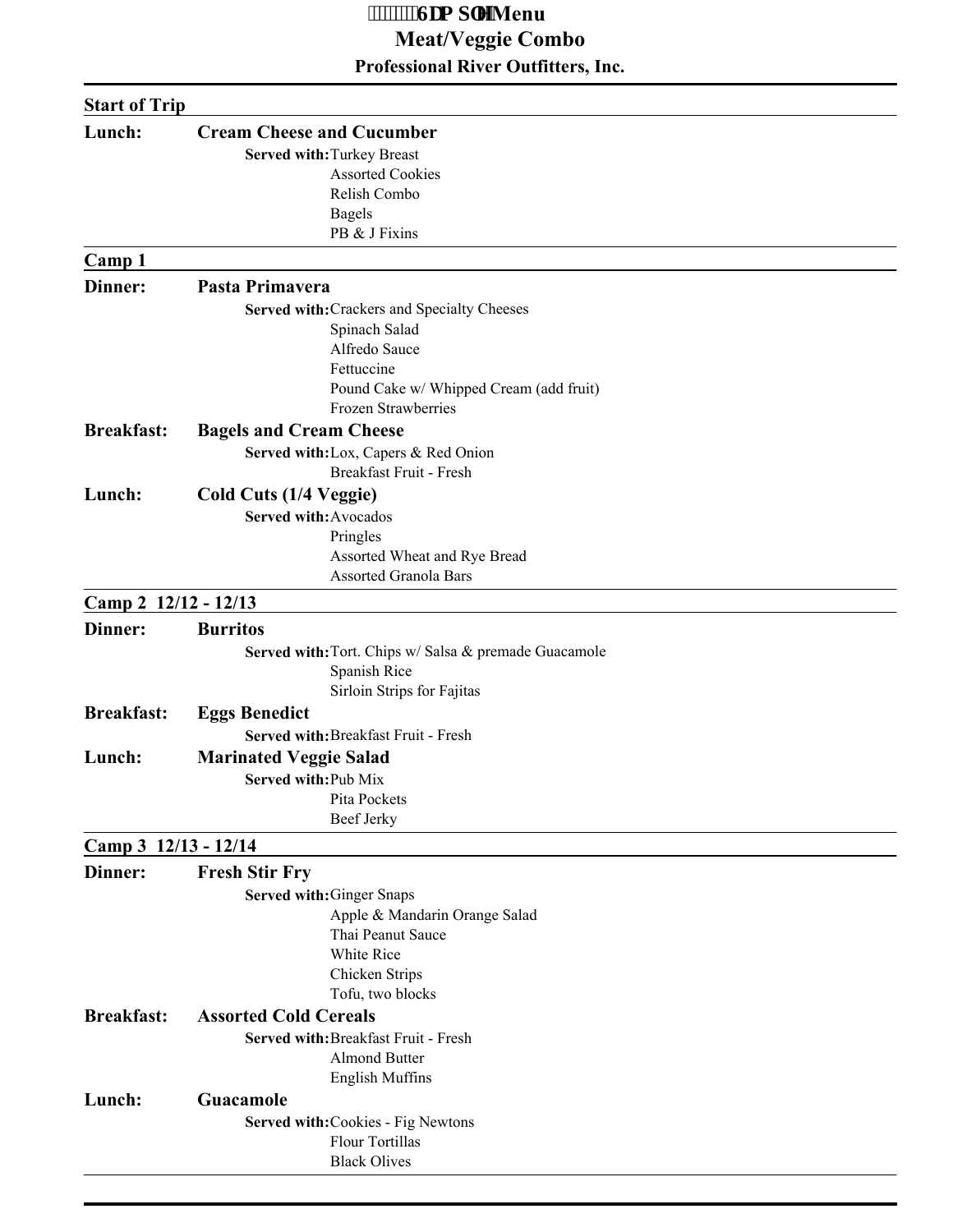# **Professional River Outfitters, Inc. Fig. 2.1. 6. In the case of the case of the case of the case of the case of the case of the case of the case of the case of the case of the case of the case of the case of the case of the case of the case of the case of Meat/Veggie Combo**

### **Camp 4**

| <b>Burgers with The Works</b>                       |
|-----------------------------------------------------|
| <b>Burgers with The Works</b>                       |
| <b>Burgers with The Works:</b>                      |
| Served with: Pringles Chips and Onion Dip           |
| Coleslaw, Traditional                               |
| <b>Beef Patties</b>                                 |
| <b>Flash Flood Brownies</b>                         |
| <b>Burgers with The Works:</b>                      |
| Served with: Coleslaw, Traditional                  |
| Garden Burgers                                      |
| Flash Flood Brownies                                |
| Garden Burgers                                      |
| <b>Assorted Hot Cereals</b>                         |
| Served with: Breakfast Fruit - Fresh                |
| Raisins                                             |
| Walnuts                                             |
| <b>Egg Salad</b>                                    |
| Served with: Trail Mix                              |
| Assorted Wheat and Rye Bread                        |
| PB & J Fixins                                       |
|                                                     |
|                                                     |
| <b>Pasta and Sauce - Dreamy Sauce</b>               |
| Served with: Garlic Bread                           |
| Tortellini                                          |
| Fresh Vegetable - Zucchini                          |
| <b>Breakfast Burritos</b>                           |
| Served with: Breakfast Fruit - Fresh                |
| Cold Cuts (1/4 Veggie)                              |
| Served with: Pickles                                |
| Assorted Wheat and Rye Bread                        |
| Honey Roasted Nuts                                  |
|                                                     |
| <b>Falafel Burgers with Pita</b>                    |
| Served with: Hummus, Carrots, Dolmas & Greek Olives |
| Greek Salad                                         |
| Tabouli Salad                                       |
| Granola                                             |
| Served with: Yogurt                                 |
| Breakfast Fruit - Fresh                             |
| <b>Hummus Spread</b>                                |
|                                                     |
| <b>Served with: Pita Pockets</b>                    |
| <b>Roasted Red Peppers</b>                          |
| Salty Mix<br>Turkey Jerky                           |
|                                                     |
|                                                     |
| Spinach Lasagna                                     |
| Served with: Fresh Veggies & Ranch Dressing         |
| Garlic Bread                                        |
| After Dinner Mints                                  |
|                                                     |

#### **Breakfast: French Toast**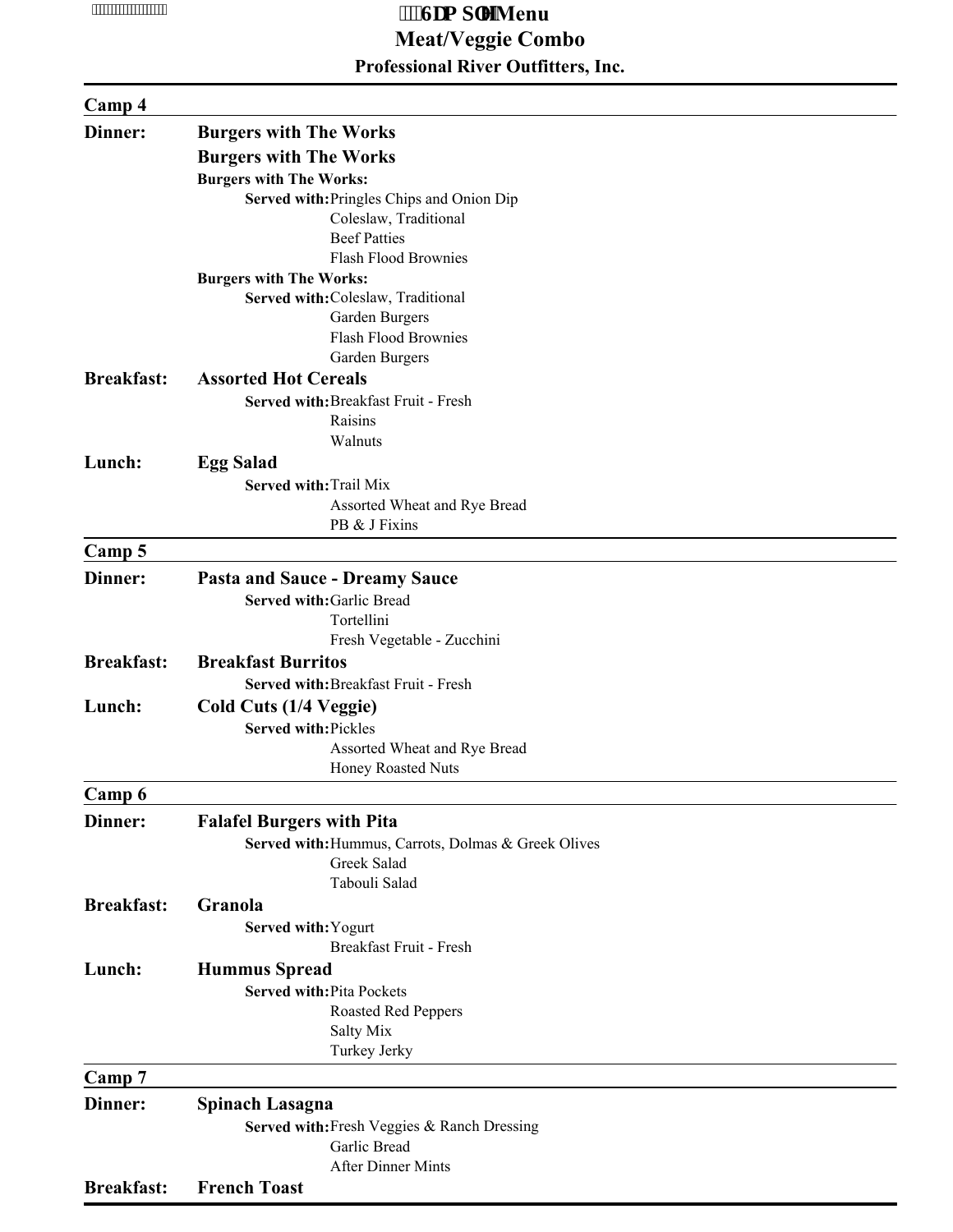## **Professional River Outfitters, Inc. 6DPSOHMenu Meat/Veggie Combo**

|                   | Served with: Maple Syrup                                             |
|-------------------|----------------------------------------------------------------------|
|                   | Turkey Sausage Links                                                 |
|                   | Breakfast Fruit - Fresh                                              |
| Lunch:            | Guacamole                                                            |
|                   | <b>Served with: Assorted Cookies</b>                                 |
|                   | Pub Mix                                                              |
|                   | <b>Flour Tortillas</b>                                               |
| Camp 8            |                                                                      |
| Dinner:           | <b>Indian Golden Curry Stew</b>                                      |
|                   | <b>Served with: Raisins</b>                                          |
|                   | Chicken Strips                                                       |
|                   | Basmati Rice                                                         |
|                   | Crackers, Cream Cheese & Pepper Jelly                                |
| <b>Breakfast:</b> | <b>Omelets with Assorted Fillings</b>                                |
|                   | Served with: Breakfast Fruit - Fresh                                 |
| Lunch:            | <b>Cream Cheese and Cucumber</b>                                     |
|                   | Served with: Ham                                                     |
|                   | Dried Fruit (mixed)                                                  |
|                   | <b>Bagels</b>                                                        |
| Camp 9            |                                                                      |
| Dinner:           | <b>Veggie Noodle Soup</b>                                            |
|                   | Served with: Chicken Strips                                          |
|                   | Fresh Vegetable - Yellow Squash                                      |
| <b>Breakfast:</b> | Lemony Oysters, Triscuits & Cream Cheese<br>Pancakes                 |
|                   | Served with: Blueberries                                             |
|                   | Breakfast Fruit - Fresh                                              |
|                   | Maple Syrup                                                          |
|                   | Walnuts                                                              |
| Lunch:            | <b>Pasta Salad</b>                                                   |
|                   | Served with: Wasabi Peas                                             |
|                   | Summer Sausage                                                       |
| Camp 10           |                                                                      |
| Dinner:           | <b>Green Chile Stew w/ Torts &amp; Cheese</b>                        |
|                   | Served with: No Bake Cheesecake                                      |
|                   | Chile Corn Bread                                                     |
|                   | Pork Strips                                                          |
|                   | Cherry Filling                                                       |
| <b>Breakfast:</b> | <b>Eggs to Order</b>                                                 |
|                   | <b>Served with: Breakfast Potatoes</b>                               |
|                   | Cheese, Assorted Sliced<br>Breakfast Fruit - Fresh                   |
| Lunch:            | <b>Tabouli Salad</b>                                                 |
|                   |                                                                      |
|                   | Served with: Assorted Candy Bars<br>Beef Jerky                       |
|                   |                                                                      |
| Camp 11           |                                                                      |
| Dinner:           | <b>Pasta and Sauce - Marinara</b>                                    |
|                   | Served with: Olive Tapenade, Cream Cheese & Crackers<br>Garden Salad |
|                   | Garlic Bread                                                         |
|                   | Spaghetti                                                            |
|                   |                                                                      |